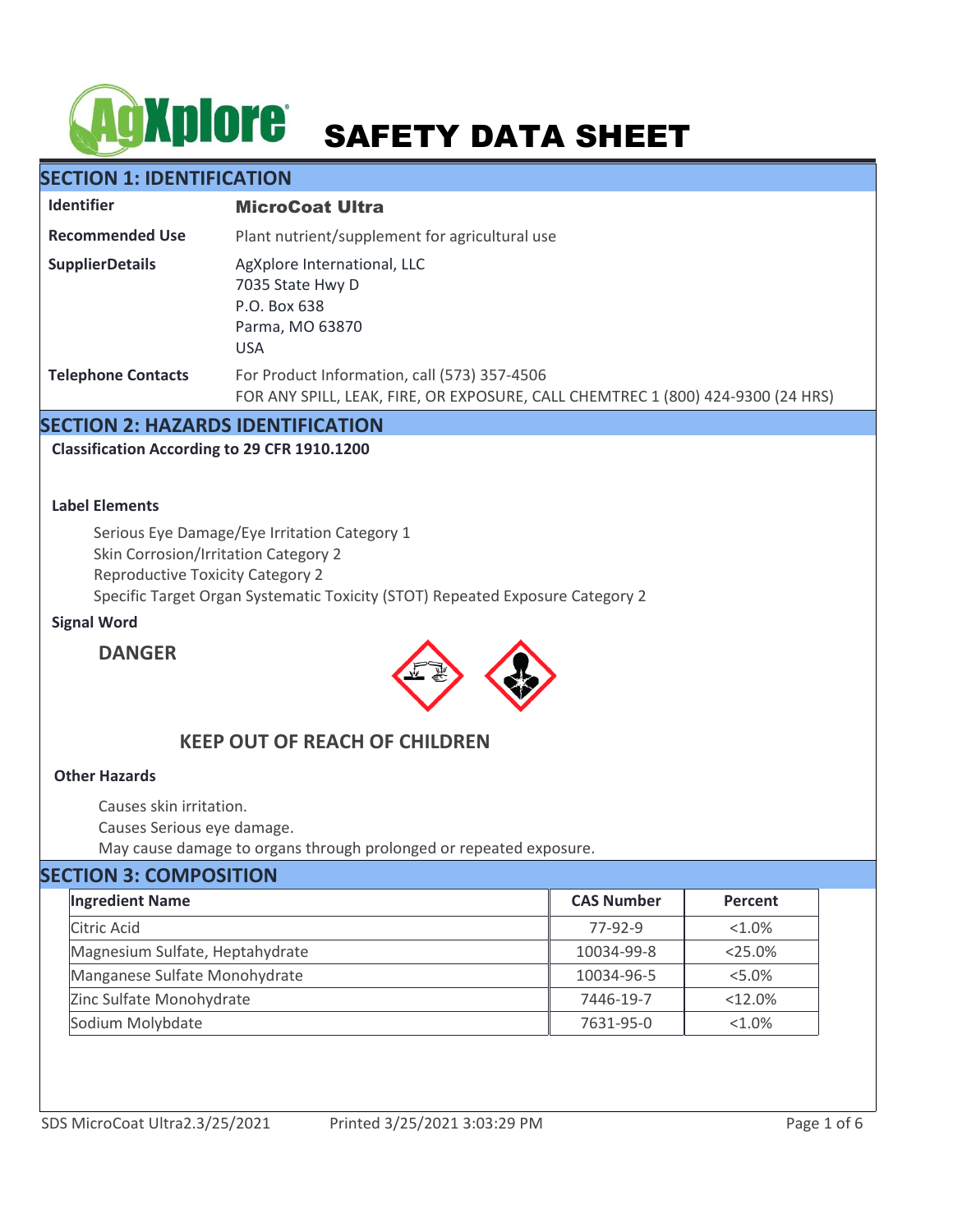## **SECTION 4: FIRST AID MEASURES**

## **Description of First Aid Measures**

If symptoms occur, call a poison control center or doctor for treatment advice.

If in eyes: Hold eye open and rinse slowly and gently with water for 15-20 minutes. Remove contact lenses, if present, after the first 5 minutes, then continue rinsing eye.

If on skin: Take off contaminated clothing. Rinse skin immediately with plenty of water for 15-20 minutes.

If swallowed: Call a poison control center or doctor immediately for advice. Have person sip a glass of water if able to swallow. Do not induce vomiting unless told to do so by a poison control center or doctor. Do not give anything by mouth to an unconscious person.

If inhaled: Move person to fresh air. If person is not breathing, call 911 or an ambulance, then give artificial respiration, preferably by mouth-to-mouth, if possible.

## **Most Important Symptoms and Effects Acute and Delayed**

Eyes: Causes mild to severe irritation. May cause: irritation, pain, swelling, tearing, light sensitivity, corneal burns. Effects depend on concentration and duration of exposure.

Skin: May cause mild to moderate irritation. Contact may cause: i

## **Immediate Medical Attention and Special Treatment**

Treat symptomatically. Have container with you when seeking medical advice.

Note to physician: No specific antidote. Treat symptomatically and according to the condition of the patient.

# **SECTION 5: FIRE-FIGHTING MEASURES**

## **Extinguishing Media**

Use water fog or fine spray, dry chemical fire extinguishers, carbon dioxide fire extinguishers, or foam. Do not use direct water stream, as this may spread the fire.

## **Special Hazards Arising from the Substance or Mixture**

Fire and Explosion Hazard: None known. May be explosive when mixed with hypochlorites due to the formation of nitrogen trichloride which explode spontaneously in air. Reacts violently with chlorine bleach. Resultant product may explode. May burn but does not ignite readily.

Hazardous Combustion Products: Sulfur oxides. Ammonia. Carbon dioxide. Cyanuric acid. Biuret. Nitrogen oxides. Toxic and/or hazardous gases. Manganese oxides. Zinc oxides.

## **Special Protective Equipment and Precautions for Firefighters**

Wear positive-pressure self-contained breathing apparatus (SCBA) and protective fire-fighting gear. If protective equipment is not available or is not used, fight fire from a protected location or safe distance. Consider the use of unmanned hold holders or monitor nozzles. Keep people away. Isolate the fire and deny unnecessary entry. Move container from fire area if this is possible without hazard. Immediately withdraw all peronnel from the area in case of rising sound from venting safety devices or discoloration of the container. Use water spray to cool fire exposed containers and fire affected zone until fire is out and the danger of reignition has passed.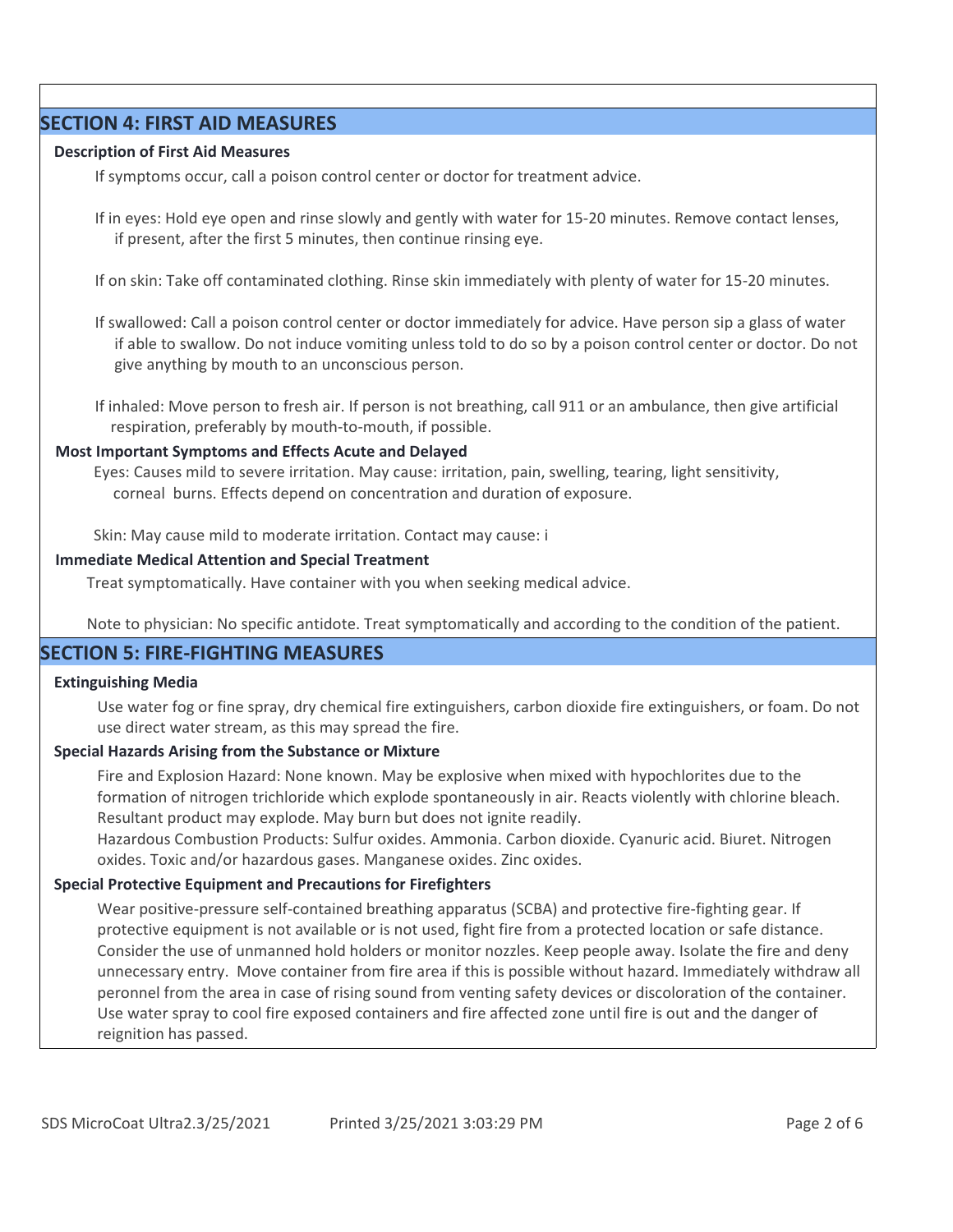# **SECTION 6: ACCIDENTAL RELEASE MEASURES**

## **Personal Precautions Protective Equipment and Emergency Procedures**

Avoid inhalation of vapors, dusts, and spray mist. Avoid contact with skin and eyes. Spilled material may cause a slipping hazard. Use appropriate personal protective equipment (see section 8).

## **Environmental Precautions**

Prevent further spillage if safe to do so. Prevent from entering into soil, ditches, sewers, waterways, and/or groundwater.

## **Methods and Materials for Containment and Cleanup**

Contain spilled material if possible. Absorb with inert material and dispose of in accordance with applicable regulations. See additional information in Section 13 Disposal Considerations.

# **SECTION 7: HANDLING AND STORAGE**

## **Advice on Safe Handling**

Wear protective equipment. Avoid contact with eyes, skin, and clothing. Do not eat, drink, or smoke while handling this product. Ensure adequate ventilation. Avoid inhalation of dusts, vapors, or spray mist. Avoid prolonged exposure. Wash hands thoroughly after handling.

#### **Conditions for Safe Storage**

Store in original container. Do not freeze. Store away from direct sunlight or ultraviolet light. Store in a dry place. Do not reuse empty container. Do not allow water to be introduced into container. Do not contaminate water, food, or feed by storage or disposal.

# **SECTION 8: EXPOSURE CONTROLS/PERSONAL PROTECTION**

## **Control Parameters**

OSHA Exposure Guidelines:

Manganese Sulfate Monohydrate Limits 5 mg/m3 Ceiling (as Mn)

ACGIH Exposure Guidelines:

Manganese Sulfate Monohydrate Limits 0.02 mg/m3 TWA (respirable particulate matter, as Mn);

## **Exposure Controls**

Personal Protective Equipment: Wear splashproof goggles or shielded safety glasses, chemical-resistant gloves, long pants, long-sleeved shirt, shoes plus socks, and a chemical-resistant apron.

Respiratory Protection: Respiratory protection must be worn

| <b>SECTION 9: PHYSICAL AND CHEMICAL PROPERTIES</b> |                        |                  |                                  |                |  |  |
|----------------------------------------------------|------------------------|------------------|----------------------------------|----------------|--|--|
| <b>Physical State</b>                              | Liquid                 |                  | <b>Evaporation Rate</b>          | Not determined |  |  |
| Appearance/Color                                   | Mild odor              |                  | Specific Gravity (H2O = 1.0)     | 1.29 at 25 °C  |  |  |
| Odor                                               | Dark Brown             |                  | Solubility in Water (by Weight)  | Soluble        |  |  |
| <b>Odor Threshold</b>                              | No test data available |                  | <b>Autoignition Temperature</b>  | Not determined |  |  |
| pH                                                 | $2.0 - 3.0$            |                  | <b>Decomposition Temperature</b> | Not determined |  |  |
| <b>Freezing Point</b>                              | 17 °F                  | <b>Viscosity</b> |                                  | 10.9 cPs       |  |  |
| <b>Flash Point</b>                                 | Not determined         |                  | <b>Liquid Density</b>            | 10.72 lbs/gal  |  |  |
| <b>Vapor Pressure</b>                              | Not determined         |                  |                                  |                |  |  |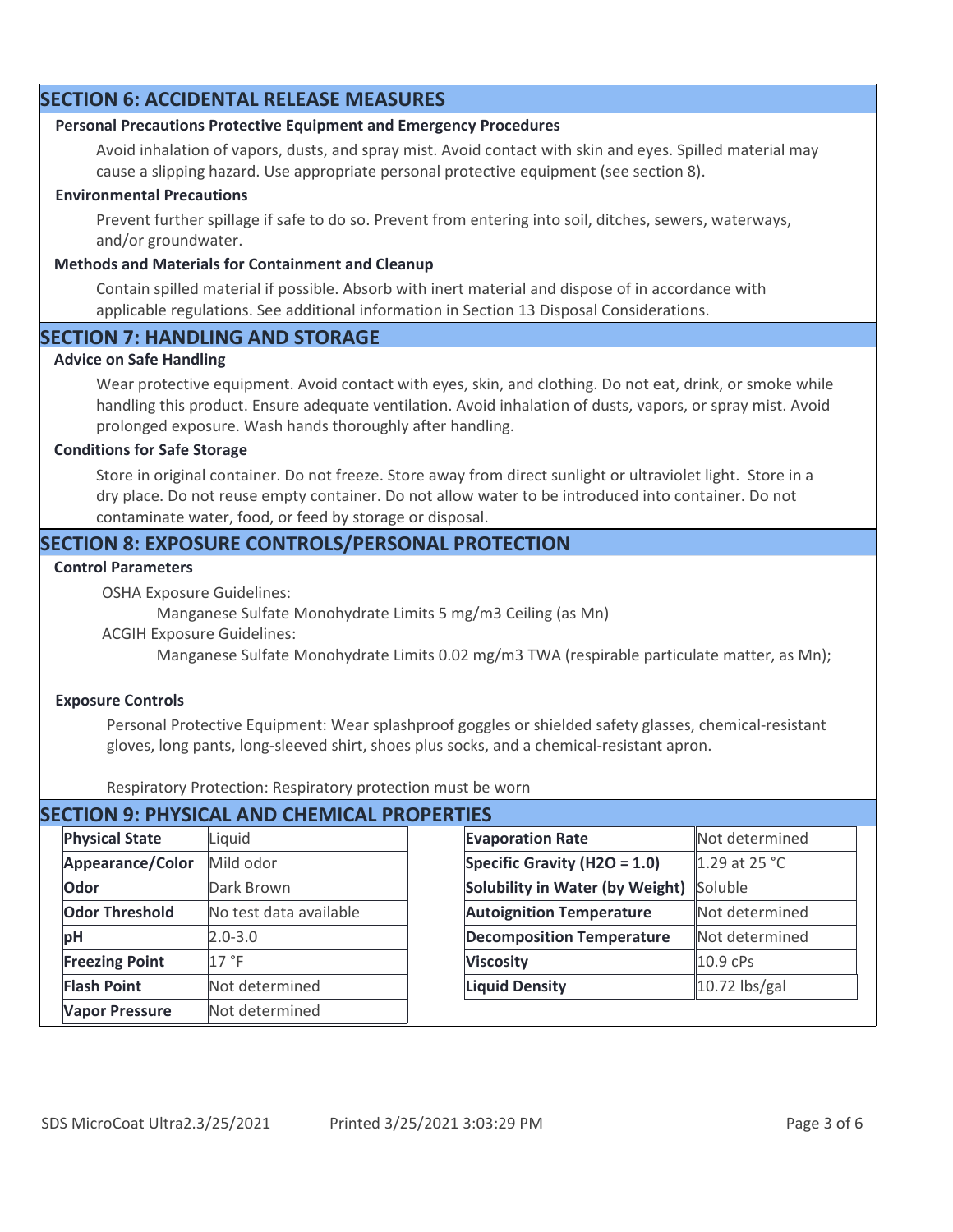# **SECTION 10: STABILITY AND REACTIVITY**

## **Reactivity**

Stable. No dangerous reaction potential known under normal conditions of use.

## **Chemical Stability**

Stable under normal temperature and storage conditions.

## **Possibility of Hazardous Reactions**

Stable under normal conditions. Urea will form urea nitrate when mixed with nitric acid at low pH. Urea nitrate may become unstable and/or explosive under certain conditions. Reacts with alkalines to form salts.

## **Conditions to Avoid**

Avoid exposure to strong oxidizers, strong bases, and strong acids. Avoid extreme heat, open flame, sparks, and other sources of ignition.

## **Incompatible Materials**

Strong acids, strong bases, and strong oxidizers.

## **Hazardous Decomposition Products**

Decomposition products depend upon temperature, air supply, and the presence of other materials. Decomposition products may include, but are not limited to: aldehydes, alcohols, esters, and organic acids.

# **SECTION 11: TOXICOLOGICAL INFORMATION**

# **Information on Toxicological Effects**

ROUTES OF EXPOSURE: Eyes, Ingestion, Inhalation, Skin, Absorption

Eye Contact: Causes mild to severe irritation. May cause: irritation, pain, swelling, tearing, light sensitivity, corneal burns. Effects depend on concentration and duration of exposure.

Skin Contact: May cause mild to moderate irritation. Contact may cause: irritation, redness, pain, sensitization.

Skin Absorption: May be absorbed through skin. Poorly absorbed through intact skin. May be absorbed

through damaged skin. Effects may include those described for swallowing.

Inhalation: May cause moderate to severe irritation. May irritate: nose, throat, upper respiratory tract.

Irritation may be severe. May cause: difficulty breathing, low blood pressure, dizziness, bluish skin color, lung congestion. Chronic exposure may cause: digestive disorders, reflex bronchoconstriction.

Ingestion: May cause mild to severe irritation. May cause: gastrointestinal irritation, gastrointestinal disturbances, abdominal pain, nausea, vomiting, diarrhea. Manganese poisoning, as described in inhalation, has been reported in persons drinking manganese-contaminated well water. May cause damage to: kidneys, liver. Symptoms of severe poisoning may occur within 30 minutes or be delayed for several hours. The average lethal dose of iron is about 200 to 250 mg per kg of body weight. Small amounts (e.g. a teaspoonful) swallowed accidentally are not likely to cause effects; swallowing amounts larger than that may cause gastrointestinal symptoms.

## ACUTE TOXICITY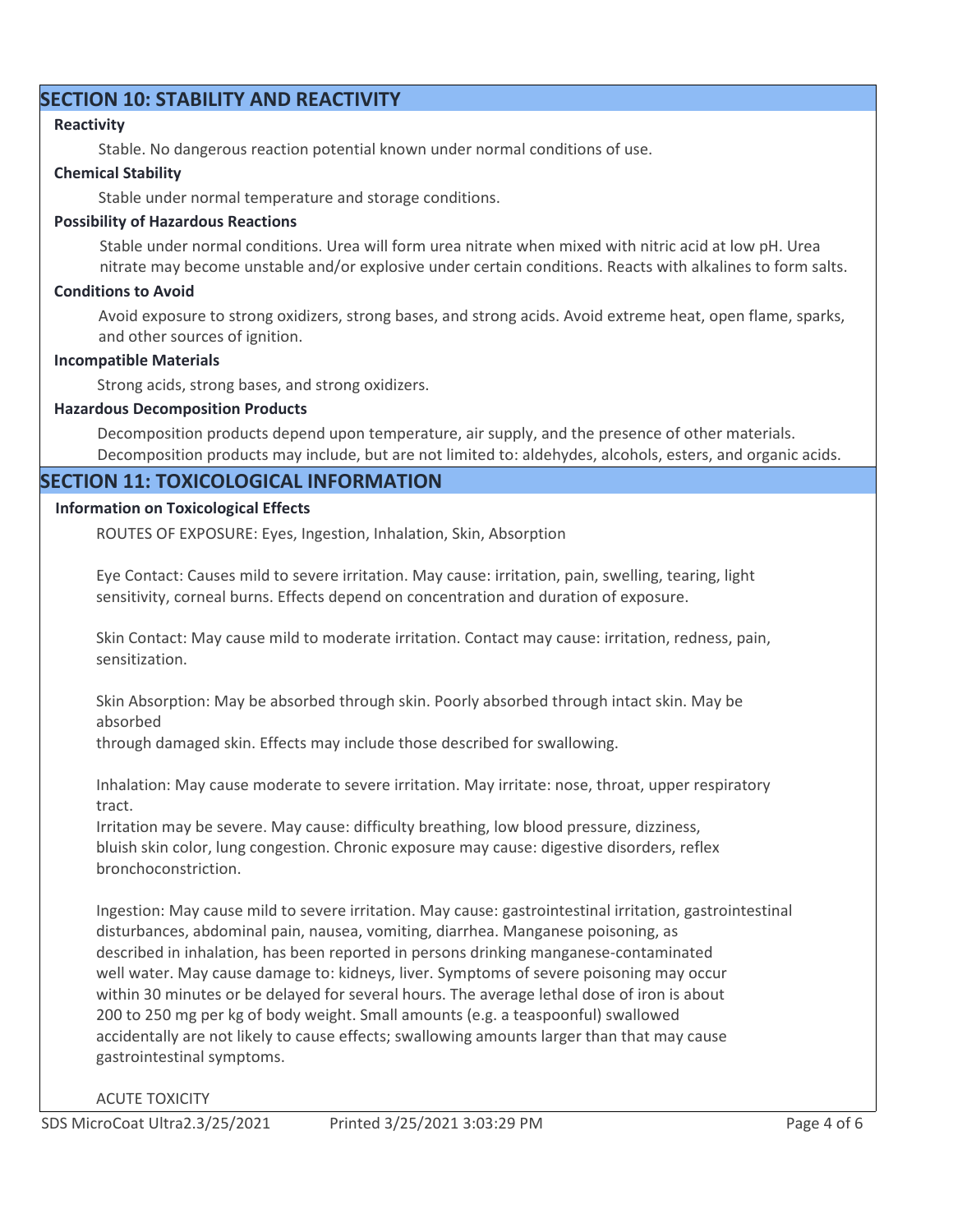Oral: No Data Available for finished product\* Dermal: N/A Eye damage/eye irritation: May cause slight temporary eye irritation. Mist may cause eye irritation. Skin corrosion/irritation: N/A Carcinogenicity: N/A

\*Manganese Sulfate, a component in this product, has oral LD50 of 2150 mg/kg in rats. Zinc Sulfate Monohydrate, a component in this product, as oral LD50 of 1260 mg/kg in mice.

# **SECTION 12: ECOLOGICAL INFORMATION**

## **Ecotoxicity**

This product is not classified as environmentally hazardous.

Aquatic Acute Toxicity:

 EC50 Algae: N/A LC50 Crustacea: N/A LC50 Fish: N/A

## **Persistence and Degradability**

Material is readily biodegradable.

## **Bioaccumulative Potential**

No data available.

## **Mobility in Soil**

No data available.

## **Other Adverse Effects**

No other known adverse effects.

# **SECTION 13: DISPOSAL CONSIDERATIONS**

## **Waste Treatment Methods**

Do not reuse empty container. Triple rinse, then offer for recycling or disposal in a sanitary landfill, or by other means in accordance with local, state, and federal regulations.

Dispose of waste materials at an approved waste disposal facility. Do not dump material in sewer or any body of water, or on the ground.

# **SECTION 14: TRANSPORT INFORMATION**

## **Transportation**

DOT Non-Bulk: Not Regulated

DOT Bulk: Not Regulated

Freight Classification: Fertilizing Compounds (Manufactured Fertilizers), NOI, Liquid (NMFC 68140, Sub 6; Class 70)

# **SECTION 15: REGULATORY INFORMATION**

## **Safety, Health, and Environmental Regulations**

NFPA Hazard Rating: (0 = Least, 1= Slight, 2=Moderate, 3=High, 4= Severe)

1 Health

0 Fire

0 Reactivity

SARA TITLE III Section 311/312 Category Hazards